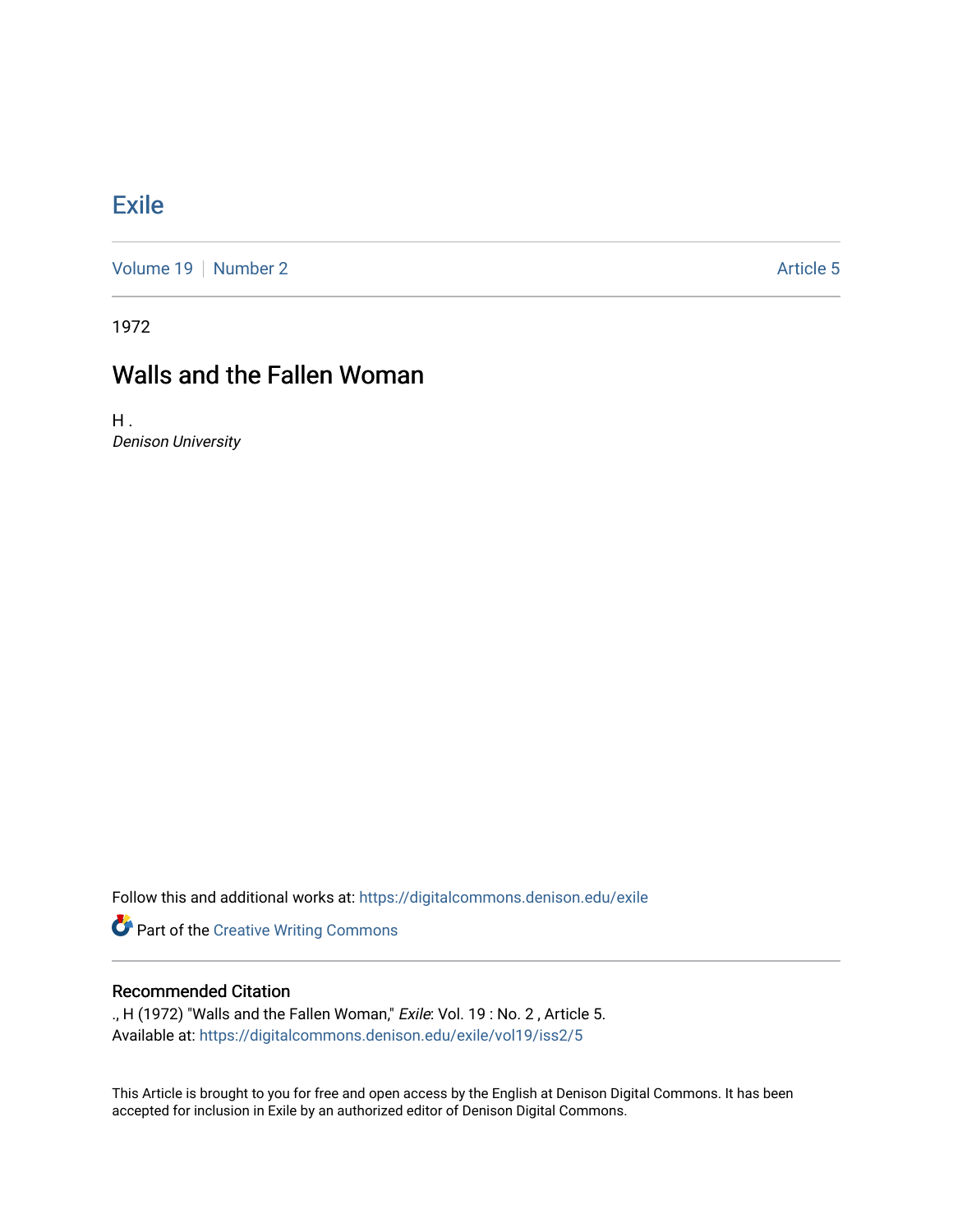

Wilson Baldridge '73

## Walls and the Fallen Woman

Mourn along with me, walls.<br>Turn a darker shade of blue to spite the bitter yellowsun that dares violate my window. But, should one immortal sneer seep out a crack I will burn you with no more regret Turn no more regret than I would burn a tinseled pine in **January.**  For a last companion, how is it I choose **you7**  can know little of me now. Each night I stumbled in here plopping my head on the swirling bed, I saw your dignified shock (like that of some dowdy nanny) straighten each board. And when I locked the door. And when I locked the door, stopped the keyhole,